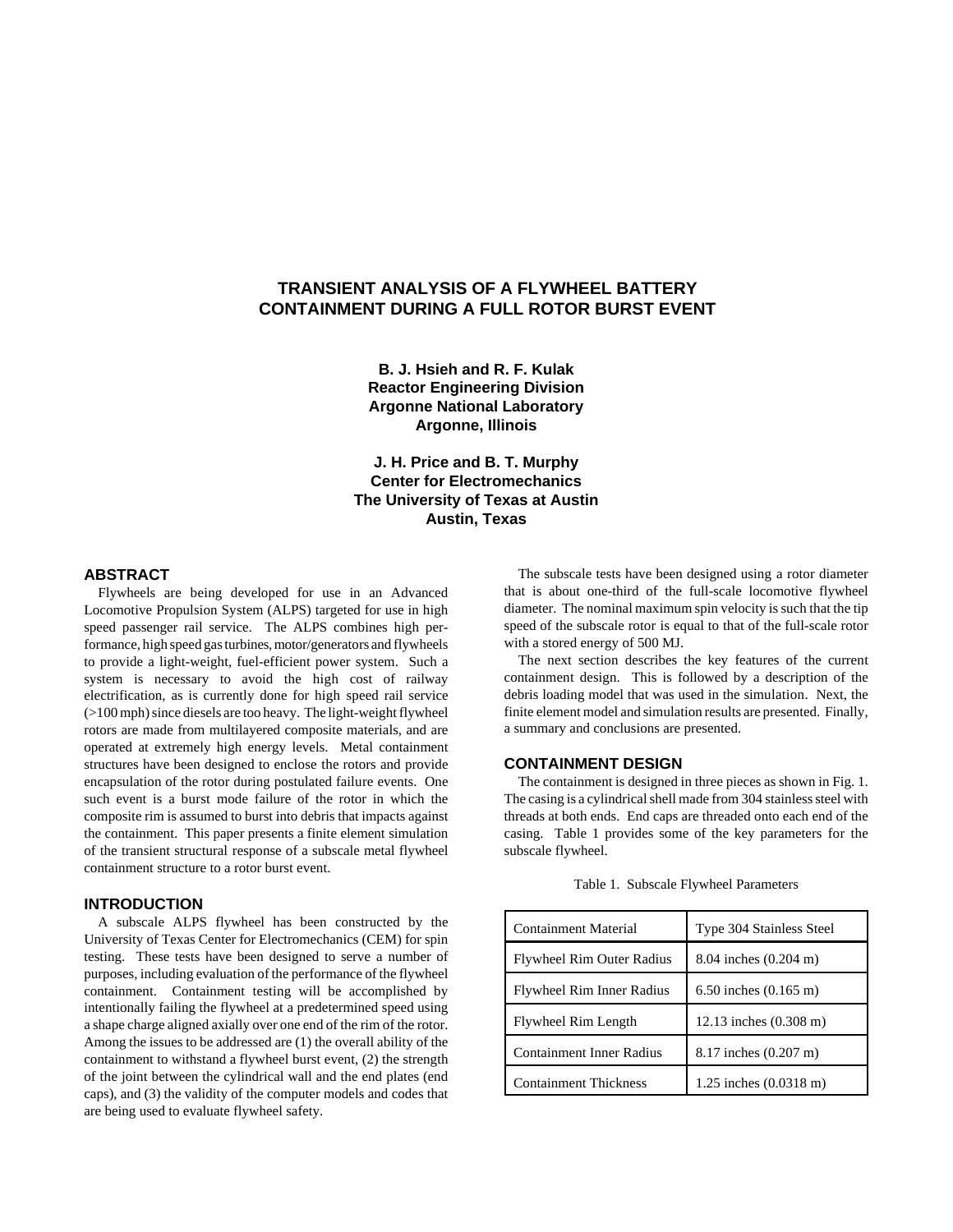Figure 2 is a schematic that shows the subscale flywheel and containment inside a spin pit. Further details are in Herbst et al.

### **DEBRIS LOADING MODEL**

The loading models developed to analyze containment response following flywheel failure are described by Pichot et al. These models use fundamental energy and momentum principles to calculate the radial, axial and torsional loading on the containment wall and end plates. Because of uncertainties associated with the kinetics of the flywheel debris following a rotor burst, two separate models were developed. In the first model, debris deflection model, the debris is assumed to impact the inside wall of the containment and to be immediately deflected axially without any accumulation on the wall. The second model, debris accumulation model, assumes that all of the fragments pack into a debris bed against the wall without any axial deflection.

The two different loading scenarios have been used to analyze the capability of the ALPS containment to withstand a flywheel burst. To some extent, the two extremes that these models represent provide bounds for analyzing the containment response. The debris deflection model tends to produce an impulsive loading that maximizes the magnitude of the axial loading. On the other hand, the debris accumulation model tends to produce longer duration loading and maximizes the torque on the containment. In the pretest blind calculations for the subscale test, the entire rotor is assumed to fail instantaneously when the shape charge is triggered.

All of the following computer simulations used the debris accumulation model because it more closely represents the real case. Using this model, time dependent pressure histories were determined for the following spin speeds: 33,550 rpm, 28,630 rpm and 23,710 rpm. The pressure is applied to the inner surface of the casing; no loading is applied to the end plate. Figure 3 shows the debris loading histories for the three spin speeds. The shape of the pressure history for all three load cases is similar. It is seen that for the spin speed of 33,550 rpm, the pressure rises to a maximum value of 21,070 psi (145 MPa) during the first  $1.2 \mu s$  and then decays to 570 psi (4 MPa) at 3 ms. For the next slower speed, 28,630 rpm, the maximum pressure of 15,380 psi (106 MPa) occurs at 1.2  $\mu$ s, and for the slowest speed, 23,710 rpm, the maximum pressure is 10,540 psi (73 MPa) at 1.2  $\mu$ s.

# **NUMERICAL SIMULATION**

A numerical simulation of the subscale containment was performed using the STRAW computer code (Kennedy et al.) developed at Argonne National Laboratory for the fast transient response of reactor components. STRAW is a nonlinear finite element code that uses explicit time integration, which is computationally efficient for these problems. The code treats both geometric and material nolinearities. Nonlinear continuum and contact elements were used in the simulations. A computational time step of  $0.15 \mu s$  was used for all simulations.

#### **Threaded Joint Model**

An axisymmetric finite element model (Fig. 4) composed of two disjoint meshes was generated: one mesh represented the end plate and the other the casing. Note, only one-half of the length of the containment is modeled, that is, one end plate and one-half of the casing. To catch the details of the threads, the elements had to be much smaller than the elements used in the monolithic model. The number of nodes and elements were 2,175 and 1,973, respectively. The threaded interface between the end plate and the casing is modeled with sufficient detail to capture the contact mechanics within the threaded joint. The gap between the threads can be seen in Fig. 5, which shows the confinement before debris loading. A contact algorithm is used to treat the interactions in the threaded joint.

Here the boundary conditions applied to the model are described. The test setup is such that the upper end plate is attached to a collar in the mounting plate and the lower end plate is free; however, it does have a steel plug in the large shaft opening. Since the model only treats one-half of the length of the containment and the boundary conditions at each end are different, the following boundary conditions were chosen as an average. The nodes along the horizontal symmetry plane of the casing were restricted to radial translational motion only. Thus, these boundary conditions represent a horizontal symmetry plane. For the end plate, the following nodal constraints were applied to the nodes along the inner diameter, which is where the upper end plate would be attached to the mounting plate. These nodes are constrained from moving in the negative radial (inward) direction, but are allowed to move in the positive radial (outward) direction and in the axial direction. As mentioned above, a contact algorithm was used to handle the impact/contact in the threaded joint.

The material properties used in the analysis are those for Type 304 stainless steel and are given in Table 2 below.

| Young's Modulus        | $26.8 \times 10^6$ psi (185.0 x 10 <sup>9</sup> Pa) |
|------------------------|-----------------------------------------------------|
| Poisson's Ratio        | 0.27                                                |
| Yield Strength         | $30.5 \times 10^3$ psi (210.0 x 10 <sup>6</sup> Pa) |
| Uniform Elongation     | 25%                                                 |
| Ultimate Strength      | $72.5 \times 10^3$ psi (500.0 x 10 <sup>6</sup> Pa) |
| <b>Tangent Modulus</b> | $1.68 \times 10^5$ psi (1.16 x 10 <sup>9</sup> Pa)  |

Table 2. Material Properties for Type 304 Stainless Steel

An isotropic elastoplastic material model with a von Mises yield surface and linear hardening was used to model the Type 304 Stainless Steel.

#### **Results for Spin Speed of 33,550 rpm**

The first simulations were done for a spin speed of 33,550 rpm. Initially, the debris loading on the inside surface of the casing propagates as waves through the casing wall causing the casing to move outward. Then, the casing contacts the end plate at the seal collar and first thread causing localized plastic deformation.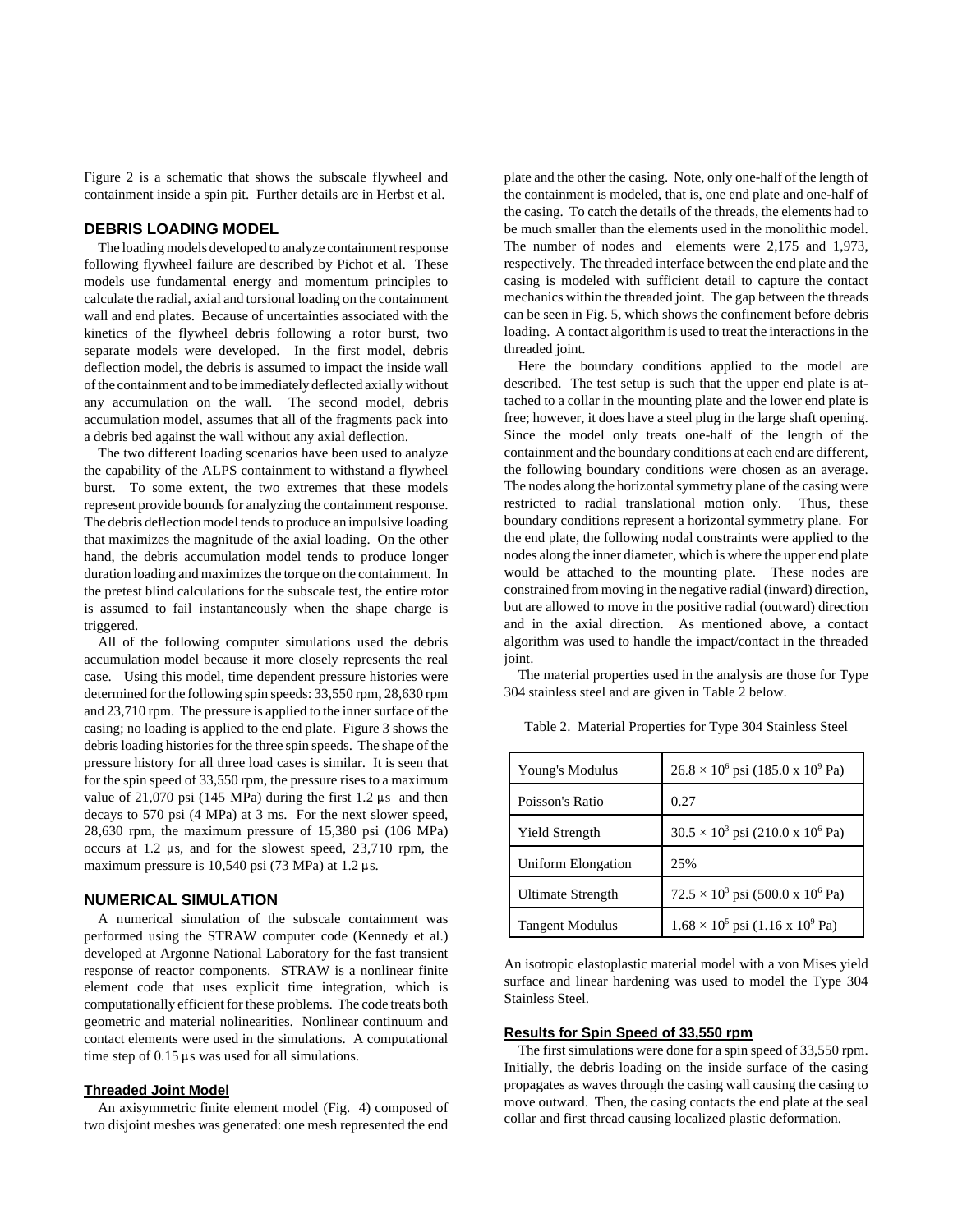At 0.750 ms into the burst event, the containment has undergone extremely large deformations as illustrated in Fig. 6. The casing continues to deform outward and to transfer radial and axial loads to the end plate. As the casing bulges outward, it continues to pull the end cap downward. The gap is still on the topside of the casing threads. Note, the thread engagement has been greatly reduced. The casing is seeing a maximum effective plastic strain of 21% on its inner and outer surfaces. Part of the end plate is still in the elastic regime.

Eventually, the outward motion of the casing slows and the downward moving end plate closes the gap. The contact between the casing threads and the end-cap threads stops the downward motion of the cap. This occurs around 1.08-1.10 ms into the burst event. No additional significant plasticity occurs beyond this time. After this time, the end plate rebounds off the casing causing the gap to return to the topside of the casing threads. At the end of the simulation (3.0 ms), the casing and end plate are as shown in Fig. 7. The maximum effective strain of 25% occurs on the inside surface of the casing at the mid section.

Displacement, velocity, and acceleration histories are shown in Figs. 8-10, respectively. The displacement histories of the outer surface of the casing at the mid-section (i.e., point "A" of Fig. 4) and the outer surface of the end-cap at the top of the collar (i.e., point "B" of Fig. 4) are shown in Fig. 8. It is seen that the casing moves outward to a peak displacement of 2 in at 1.00 ms and, subsequently, continues to vibrate with a small amplitude. The maximum downward movement of the end plate is 1.2 in at 1.4 ms. The mid-section of the casing reaches a peak velocity of 3,000 in/sec at 0.45 ms (Fig. 9). Figure 10 shows that the peak acceleration of 349  $\times$  10<sup>3</sup> g occurs at 0.03 ms after initiation of debris loading.

Figure 11 shows the evolution of the containment's kinetic energy and the strain energy. The kinetic energy reaches a peak value of  $1.82 \times 10^5$  lb<sub>f</sub>-in (0.02 MJ) at about 0.4 ms and then decays to zero. Note, the kinetic energy accounted for here is the kinetic energy of the deforming containment caused by debris impacting normally to the inside surface of the casing. The tangential component of the debris loading imparts large rotational motion (kinetic energy) to the containment. However, this aspect of the burst event is not taken into account with the axisymmetric model; a three-dimensional model is needed to capture the rotational motions. The strain energy reaches a peak value of 6.16  $\times$  10<sup>5</sup> lb<sub>f</sub>-in (0.07 MJ) at 1.3 ms and remains at that level, since it is mostly the energy due to the large plastic deformations in the casing and end plate. Note, since only half of the containment was modeled, the energies should be doubled for the full containment, that is, the peak kinetic energy would be  $3.63 \times 10^5$  lb<sub>f</sub>-in  $(0.04)$ MJ) and the peak strain energy would be  $1.230 \times 10^6$  lb<sub>f</sub>-in (0.14) MJ). It is interesting that the kinetic energy of the subscale flywheel at a spin speed of 33,550 rpm is 5.4 MJ; thus, only about 2.6% of the energy is absorbed by the deformed containment.

## **Results for Spin Speeds of 28,630 rpm and 23, 710 rpm**

Additional load cases were run with the threaded joint model. Some results are presented here. It was found that the deformations are much less than those at 33,550 rpm. The maximum effective plastic strain is reduced from 25% down to 14% at 28,630 rpm. For the slowest speed (23,710 rpm) the maximum effective plastic strain is only 4.5%.

# **SUMMARY AND CONCLUSIONS**

A finite element simulation of the transient response of a flywheel battery containment to debris loading was performed. A finite element model of the containment was developed that included the details of the threaded joint between the casing and end plates. The debris accumulation model was used to calculate the pressure loading applied to the casing. The largest plastic strains occurred in the mid section of the casing. Also, the model captured the impacts and oscillations between the end plate and the casing.

The simulations with the threaded joint model yielded the following conclusions:

- (1) The fabricated containment can probably resist loading from a flywheel burst at 33,550 rpm. However, the effective plastic strain has reached the value for uniform elongation for the type 304 stainless steel and there may not be any margin beyond this point. In addition, the deformation is substantial and thread disengagement is impending.
- (2) Analysis showed that when detailed modeling of the threads was included, the large deformations of the joint created unequal loading of the threads and unequal gaps between them. However, the thread design was robust and failure of the material would not occur in the threaded region As pointed out above, disengagement of the threads was impending.
- (3) By far the largest plastic strains were calculated to occur near the mid-section of the containment. These strains were relatively independent of the boundary condition imposed at the inner diameter of the end plates.
- (4) At a spin speed of 28,630 rpm, the containment can resist a flywheel burst event. The maximum effective plastic strains of 14% are well below the uniform elongation value and the deformations are moderate, which preclude disengagement of the threads.

## **ACKNOWLEDGMENTS**

Work reported in this paper was performed under the sponsorship of the U.S. Department of Transportation Federal Railroad Administration, the State of Texas Match Pool, the Defense Advanced Research Projects Agency (DARPA), and the Southern Coalition for Advanced Transportation (SCAT).

#### **REFERENCES**

Kennedy, J.M., Belytschko, T.B. and Schoberle, D.F., 1980, "A Quasi-Eulerian Fluid-Structure Code for Simulation of High-Pressure Transients in Core Components," *Nuclear Technology*, Vol. 51, No. 3, pp. 290-302.

Herbst, J.D., Manifold, S.M., Murphy, B.T., Price, J.H., Thompson, R.C., Walls, W.A., Alexander, A. and Twigg, K., 1998, "Design, Fabrication, and Testing of 10 MJ Composite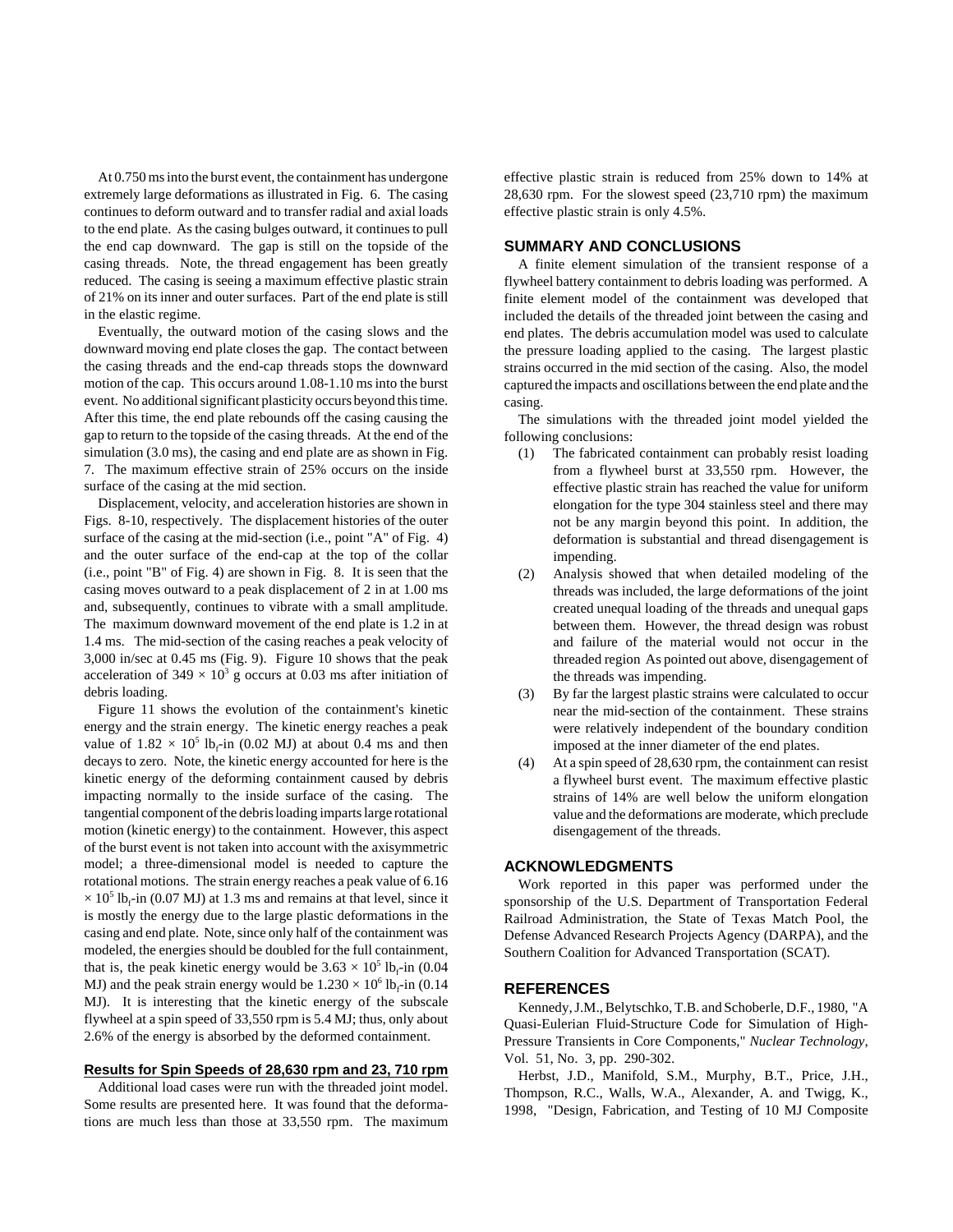Flywheel Energy Storage Rotors," to be presented at the 1998 SAE Aerospace Power Systems Conference, April 21-23, 1998. Pichot, M. A., Kramer, J. M., Thompson, R. C., Hayes, R. J. and

Beno, J. H., 1997, "The Flywheel Battery Containment Problem," *SAE Technical Paper Series*, Book Number: SP-1243, Document Number: 970242.



Figure 1. Containment shroud and end plates.



Figure 2. Schematic of rotor and containment.



Figure 3. Debris loading histories for spin speeds of 33,550 rpm, 28,630 rpm, and 23,700 rpm.



Figure 4. Axisymmetric finite element model composed of two disjoint meshes: one mesh represents the end plate and the other the casing. The number of nodes and the number of elements are 2,175 and 1,973, respectively.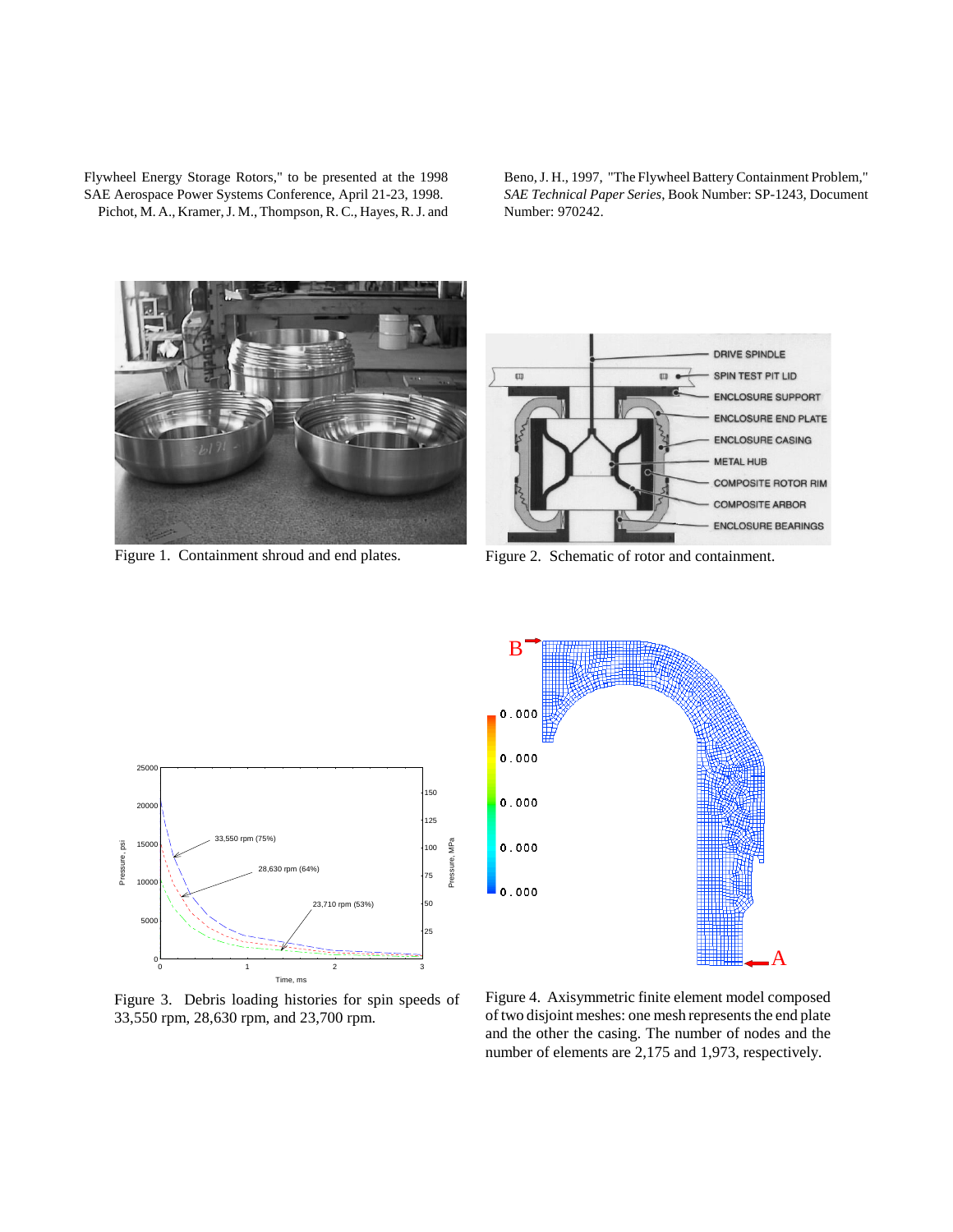



Figure 5. Configuration of containment prior to debris loading. The gap in the threaded joint is shown.

Figure 6. Deformed configuration of casing and end plate at 0.750 ms after burst loading. Large gaps have developed in the threaded joint. Effective plastic strain is shown.



Figure 7. Deformed configuration and distribution of total plastic strain at 3.000 ms after the burst event.



Figure 8. Radial displacement history of the midsection of the casing (outside surface) and axial displacement history of the top of the end plate (outside surface) for a spin speed of 33,550 rpm.